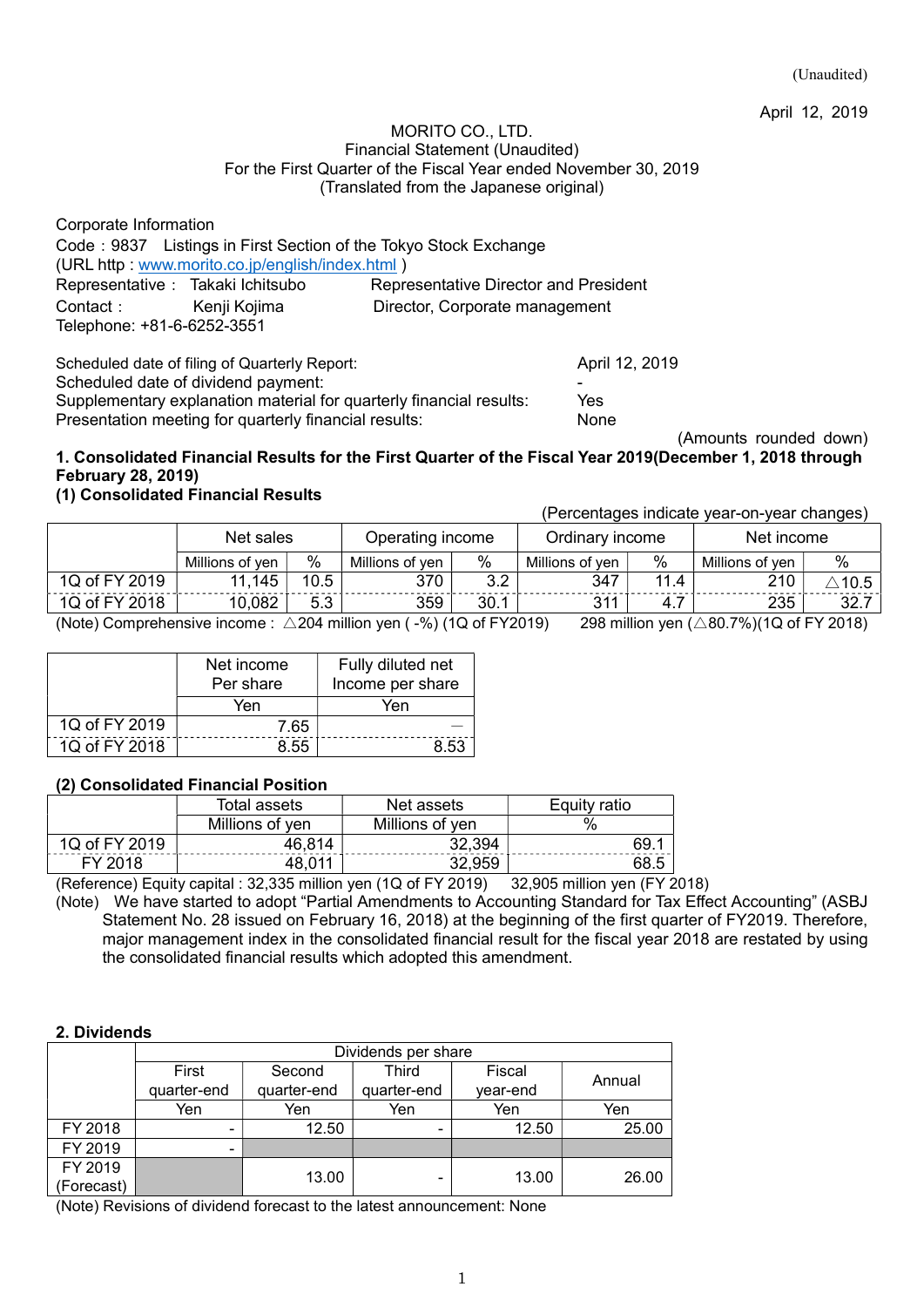## 3. Consolidated Forecast for FY 2019 (December 1, 2018 through November 30, 2019)

| (Percentages represent changes from corresponding period of previous year) |  |  |  |  |  |  |
|----------------------------------------------------------------------------|--|--|--|--|--|--|
|                                                                            |  |  |  |  |  |  |

|           | <b>Net Sales</b>   |            |                    | Operating income | Ordinary profit    |     | Net income         |             | Net income<br>per share |
|-----------|--------------------|------------|--------------------|------------------|--------------------|-----|--------------------|-------------|-------------------------|
|           | Millions of<br>ven | $\%$       | Millions of<br>ven | $\%$             | Millions of<br>ven | %   | Millions of<br>ven | %           | Yen                     |
| Full year | ,000<br>47         | ה ד<br>. ب | .900               | 10.1             | ,900               | 6.1 | ,400               | 112<br>ن. ا | 50.90                   |

\*Notes

(1) Changes of important subsidiaries during the period (changes of specific subsidiaries in accordance with changes in the scope of consolidation) : None

Newly included : None

Extended company : None

(2) Adoption of special accounting treatment for preparing quarterly consolidated financial statements: None

(3) Changes in accounting policies and changes or restatement of accounting estimates

| (i)  |                                                | Changes in accounting policies caused by revision of accounting standards: | None |
|------|------------------------------------------------|----------------------------------------------------------------------------|------|
| (ii) | Changes in accounting policies other than (i): |                                                                            | None |

- 
- (iii) Changes in accounting estimates: None (iv) Restatements: None

(4) Number of outstanding shares (common shares)

(i) Number of outstanding shares, including treasury shares at end of period:

|      | 30,800,000 shares                                    | (as of February $28, 2019$ ) |
|------|------------------------------------------------------|------------------------------|
|      | 30,800,000 shares                                    | (as of November 30, 2018)    |
| (ii) | Number of shares of treasury stock at end of period: |                              |
|      | 3, 290, 500 shares                                   | (as of February $28, 2019$ ) |
|      | 3 290 700 shares                                     | (as of November 30, 2018)    |

- 3, 290, 700 shares (as of November 30, 2018)
- (iii) Average outstanding number of shares during the period:

#### 27,509,367 shares (the 1Q of FY2019) 27,500,000 shares (the 1Q of FY2018)

\*This quarterly financial summary does not need to undergo an audit.

\*Disclosure and other special notes regarding performance forecasts

The forecast in this quarterly statement is based on information available to management as of the date on which these performance-related figures were disclosed, and various factors may cause actual results to differ from these forecasts. For issues to keep in mind when using the forecasts and criteria conditioned upon the forecasts, please refer to "1. Qualitative Information for the Period under Review (2) Outlook for the next fiscal year" on page 5.

We have also introduced "Stock Granting Trust (J-ESOP)" and "Board Incentive Plan (BIP)". Consequently, the shares held by Trust and Custody Service Bank, ltd. and The Master Trust Bank of Japan, ltd. are included in the treasury stock.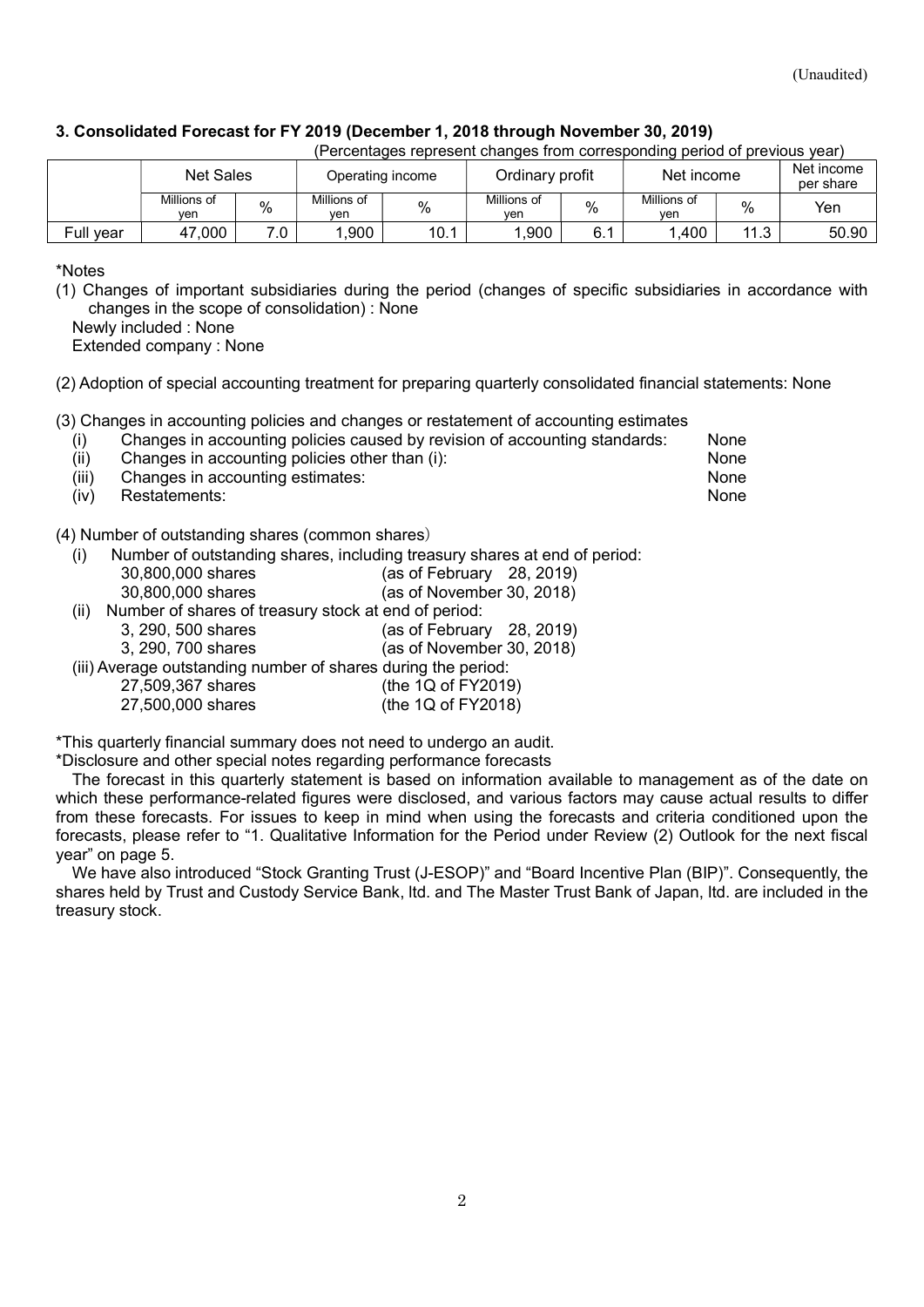## Index

| (2) Forecast of Consolidated Business Results and other Forward-looking Informantion 5       |  |
|----------------------------------------------------------------------------------------------|--|
|                                                                                              |  |
|                                                                                              |  |
| (2) Quarterly Consolidated Statements of Income and Consolidated Statements of Comprehensive |  |
|                                                                                              |  |
|                                                                                              |  |
|                                                                                              |  |
|                                                                                              |  |
|                                                                                              |  |
|                                                                                              |  |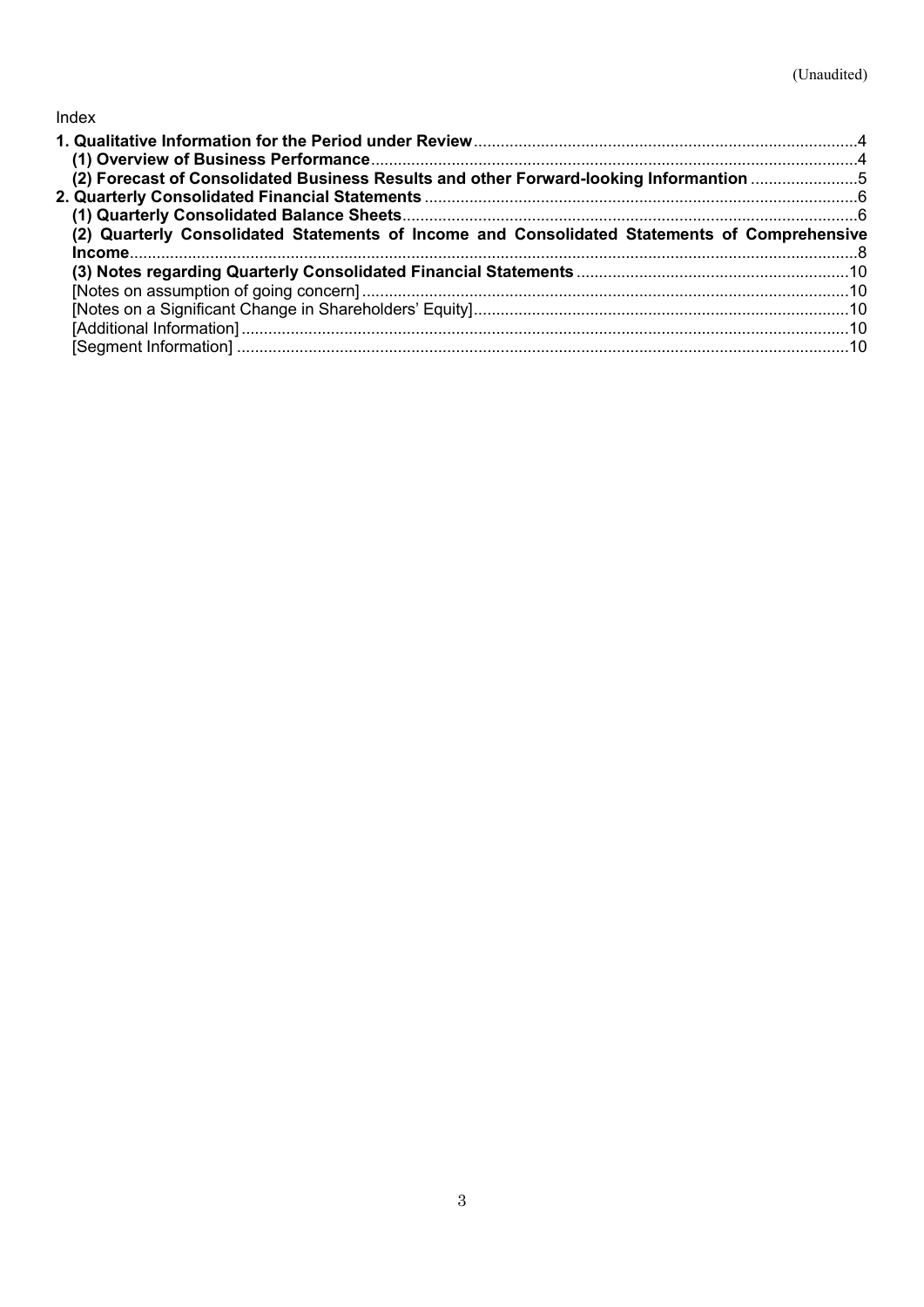## 1. Qualitative Information for the Period under Review

### (1) Overview of Business Performance

In the first quarter (From 1<sup>st</sup> December, 2018 to 28<sup>th</sup> February, 2019) of the fiscal year ended November 30<sup>th</sup>, 2019 (From 1st December, 2018 to 30th November, 2019), the Japanese economy has continued modest recovery due to improved corporate performance and increased consumer spending.

In the global economy, despite concerns about the increase of the US-China trade friction and the impact of financial market on the global economy, the global economy was on a recovery trend.

In such a situation, we will transit to a holding company in this year with positioning this year as the year of "Structural Reform". Furthermore, our group is accelerating a growth strategy by the development of value-added Japanese items, expansion of a global sales channel underthe corporate vision 『Create Morito's existence value, Realize "New Morito Group", and will promote the realization of value creation which the era seeks, expand our business in not only existing market such ASEAN, china, western, but also in untapped market.

As a result, in the current quarterly performance reaches net sales ¥11,145, million (increased by 10.5% from a year earlier), operating income ¥370 million (increased by 3.2% from a year earlier), ordinary income ¥347 million (increased by 11.4. % from a year earlier), net income ¥210 million (decreased by 10.5 % from a year earlier).

The exchange rate used for the oversea subsidiaries' consolidated financial statement of the current quarter end as below:

|            | 1Q Oct-Dec      |
|------------|-----------------|
| USD        | 112.91 (112.98) |
| <b>EUR</b> | 128.82 (133.01) |
| <b>RMB</b> | 16.32 (17.08)   |
| HKD        | 14.42 (14.47)   |
| <b>TWD</b> | 3.66(3.75)      |
| <b>VND</b> | 0.0048(0.0050)  |
| <b>THB</b> | 3.44(3.43)      |
| <b>MXN</b> | $5.70(-)$       |

(Notes)

- 1. () is the exchange rate of the  $1<sup>st</sup>$  quarter of FY2018.
- 2. The result of MORITO SCOVILL MEXICO S.A. de C.V. included in the consolidated subsidiary from the first quarter of the FY2019. The exchange rate used to convert income and expense for consolidated financial results of this subsidiary is Mexican Peso (MXN).

#### Segment information as below

#### [Japan]

As for the apparel division, sales of the accessories for bags and uniform/working wear were increased. In the consumer product division, sales of products for one dollar shop, automobile interior components were increased.

Furthermore, the results of MANEUVERLINE CO., LTD. which acquired in April, were included in the consolidated income statement from the third quarter of FY2018. Accordingly, sales of business on MANEUVERLINE CO., LTD. which imports and sells goods for marine leisure, snowboarding, and skateboarding were increased in the consolidated income statement for the first quarter of FY2019. As a result, net sales were ¥8,350 million (increased by 20.2% from a year earlier).

#### [Asia]

As for the apparel division, sales of the accessories for Japanese apparel manufacturers in Shanghai and EU and the US apparel manufacturers in Hong Kong were decreased.

In the consumer product division, sales of the products for healthcare in Shanghai was increased, however sales of accessories for video equipment in Thailand was decreased.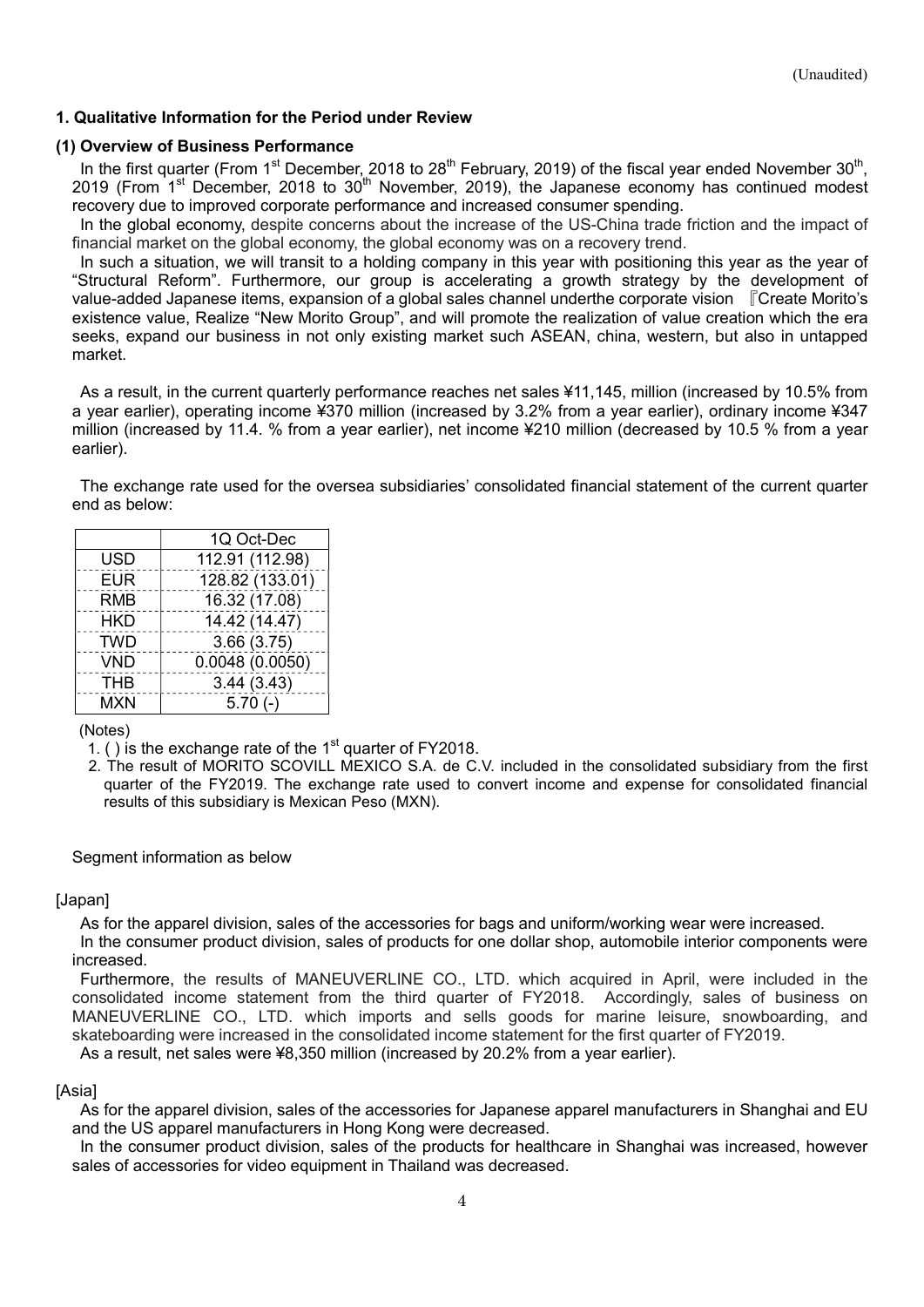As a result, net sales were ¥1,460 million (decreased by 13.5% from a year earlier).

[Europe and the U.S.]

As for the apparel division, sales of the accessories in EU and the US were decreased.

In the consumer product division, sales of automobile interior component for Japanese auto makers in EU and the US were increased.

As a result, net sales were ¥1,334 million (decreased by 7.7% from a year earlier).

### (2) Forecast of Consolidated Business Results and other Forward-looking Informantion

Currently, there has been no change in the consolidated forecast of FY2019 which was announced in 11<sup>th</sup> January, 2019.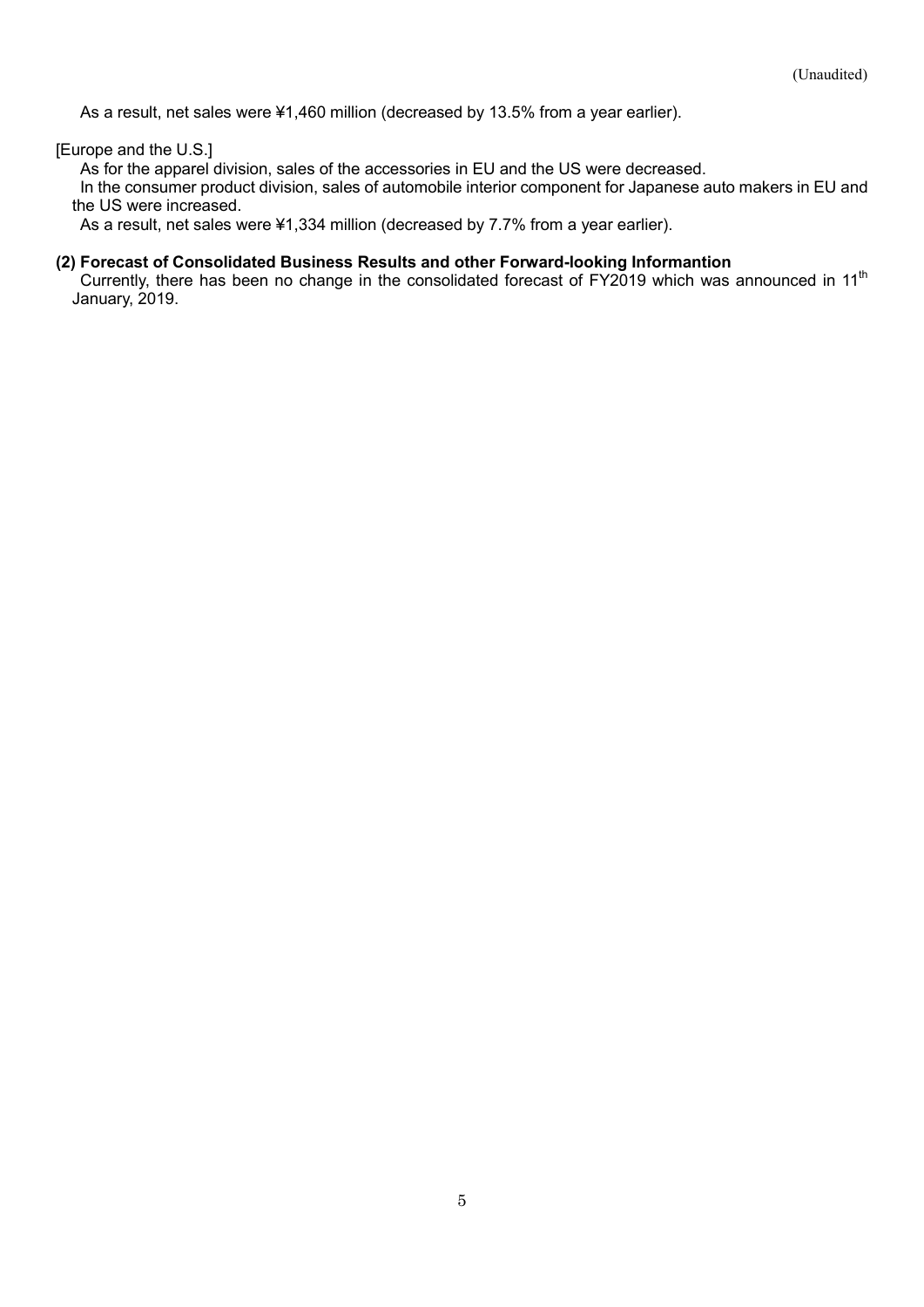# 2. Quarterly Consolidated Financial Statements

## (1) Quarterly Consolidated Balance Sheets

| 2. Quarterly Consolidated Financial Statements<br>(1) Quarterly Consolidated Balance Sheets |                                     | (Unaudited)                         |
|---------------------------------------------------------------------------------------------|-------------------------------------|-------------------------------------|
|                                                                                             |                                     |                                     |
|                                                                                             |                                     |                                     |
|                                                                                             |                                     |                                     |
|                                                                                             | FY 2018<br>(As of Februry 28, 2018) | FY 2019<br>(As of Februry 28, 2019) |
|                                                                                             | Thousands of yen                    | Thousands of yen                    |
| <b>Assets</b>                                                                               |                                     |                                     |
| <b>Current assets</b><br>Cash and deposits                                                  | 9,343,274                           | 9,218,675                           |
| Notes and accounts receivable                                                               | 12,008,498                          | 11,264,598                          |
| Inventory                                                                                   | 5,406,890                           | 5,684,416                           |
| Other current assets                                                                        | 859,513                             | 694,406                             |
| Allowance for doubtful accounts                                                             | $\triangle$ 38,224                  | $\triangle$ 39,101                  |
| <b>Total current assets</b>                                                                 | 27,579,953                          | 26,822,996                          |
| <b>Fixed assets</b><br><b>Tangible fixed assets</b>                                         |                                     |                                     |
| Land                                                                                        | 4,332,821                           | 4,331,353                           |
| Other tangible fixed assets                                                                 | 5,813,996                           | 5,852,539                           |
| <b>Total tangible fixed assets</b>                                                          | 10,146,818                          | 10,183,892                          |
| Intangible fixed assets                                                                     |                                     |                                     |
| Goodwill                                                                                    | 3,196,351                           | 3,079,220                           |
| Other Intangible fixed assets                                                               | 1,156,215                           | 1,170,318                           |
| Total intangible fixed assets<br>Investments and other fixed assets                         | 4,352,566                           | 4,249,538                           |
| Investment securities                                                                       | 4,727,033                           | 4,401,744                           |
| Net defined benefit asset                                                                   | 237,765                             | 237,350                             |
| Other fixed assets                                                                          | 1,033,134                           | 984,926                             |
| Allowance for doubtful account                                                              | $\Delta$ 75,148                     | $\triangle 75,139$                  |
| Total investments and other fixed assets                                                    | 5,922,784                           | 5,548,881                           |
| <b>Total fixed assets</b><br>Deferred assets                                                | 20,422,170<br>9,802                 | 19,982,313<br>8,752                 |
| <b>Total assets</b>                                                                         | 48,011,926                          | 46,814,061                          |
| <b>Liabilities</b>                                                                          |                                     |                                     |
| <b>Current liabilities</b>                                                                  |                                     |                                     |
| Notes and accounts payable                                                                  | 4,500,593                           | 4,641,202                           |
| Short-term loans payable                                                                    | 200,000                             | 200,000                             |
| Current portion of bonds                                                                    | 400,000                             | 400,000                             |
| Current portion of long-term debt<br>Accrued tax payable                                    | 749,146<br>128,612                  | 729,375<br>203,454                  |
| Reserve for bonuses                                                                         | 225,231                             | 194,630                             |
| Reserve for director's bonuses                                                              | 56,929                              | 22,728                              |
| Other current liabilities                                                                   | 1,665,881                           | 1,192,577                           |
| <b>Total current liabilities</b>                                                            | 7,926,394                           | 7,583,969                           |
| <b>Fixed liabilities</b>                                                                    |                                     |                                     |
| Bonds payable                                                                               | 600,000                             | 600,000                             |
| Long-term debt<br>Provision for retirement benefit by stock                                 | 3,667,331<br>26,501                 | 3,513,782<br>25,602                 |
| Provision for director's retirement benefit                                                 | 48,583                              | 50,574                              |
| Provision for director's retirement benefit by stock                                        | 71,040                              | 76,027                              |
| Provision for environmental measures                                                        | 20,367                              | 19,889                              |
| Net defined benefit liability                                                               | 894,881                             | 877,189                             |
| Other fixed liabilities                                                                     | 1,797,615                           | 1,672,789                           |
| <b>Total fixed liabilities</b><br><b>Total liabilities</b>                                  | 7,126,319<br>15,052,714             | 6,835,854                           |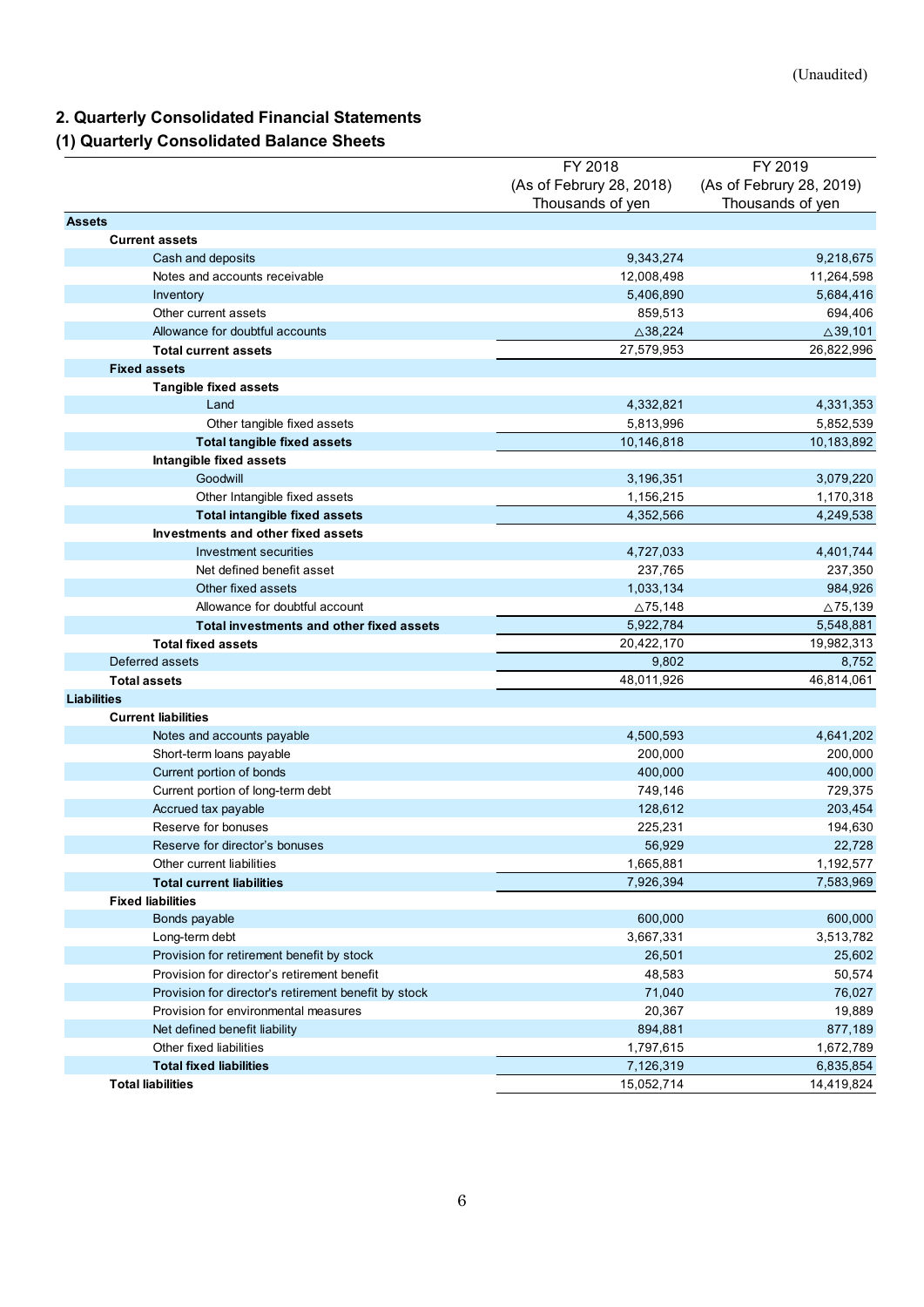|                                                       |                          | (Unaudited)              |
|-------------------------------------------------------|--------------------------|--------------------------|
|                                                       |                          |                          |
|                                                       | FY 2018                  | FY 2019                  |
|                                                       | (As of Februry 28, 2018) | (As of Februry 28, 2019) |
| <b>Net Assets</b>                                     | Thousands of yen         | Thousands of yen         |
| Shareholders' equity                                  |                          |                          |
| Capital                                               | 3,532,492                | 3,532,492                |
| Capital surplus                                       | 3,498,724                | 3,498,724                |
| Retained earnings                                     | 25,277,180               | 25, 122, 515             |
| Treasury stock                                        | $\triangle$ 2,118,444    | $\triangle$ 2,118,366    |
| Total shareholders' equity                            | 30,189,951               | 30,035,364               |
| Other comprehensive income                            |                          |                          |
| Valuation difference on available-for-sale securities | 1,409,695                | 1,208,152                |
| Deferred gains or losses on hedges                    | 451                      | 258                      |
| Difference in revaluation of land                     | 571,368                  | 571,368                  |
| Foreign currency translation adjustment               | 802,769                  | 583,031                  |
|                                                       | $\triangle 68,550$       | $\triangle$ 62,226       |
| Remeasurement of defined benefit plans                |                          | 2,300,583                |
| Total other comprehensive income                      | 2,715,733                |                          |
| Subscription rights to shares                         | 53,526                   | 58,289                   |
| <b>Minority interests</b>                             | $\overline{\phantom{m}}$ | $\overline{\phantom{m}}$ |
| <b>Total net assets</b>                               | 32,959,212               | 32,394,237<br>46,814,061 |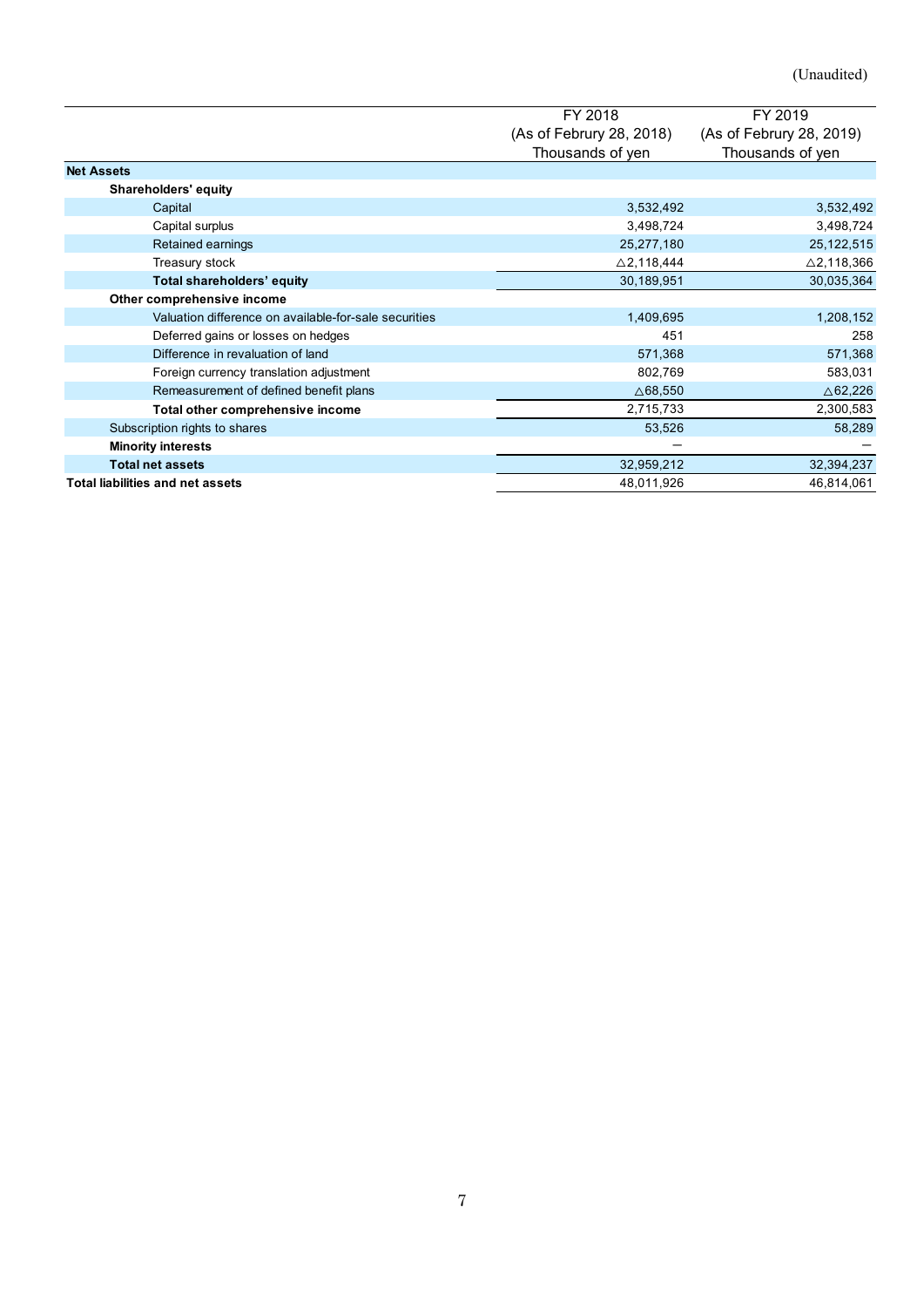## (2) Quarterly Consolidated Statements of Income and Consolidated Statements of Comprehensive Income

|                  | (2) Quarterly Consolidated Statements of Income and Consolidated Statements of Comprehensive |                                                                                                         | (Unaudited)                                      |
|------------------|----------------------------------------------------------------------------------------------|---------------------------------------------------------------------------------------------------------|--------------------------------------------------|
| ncome            | Quarterly Consolidated Statements of Income                                                  |                                                                                                         |                                                  |
|                  | The First Quarter accounting period                                                          |                                                                                                         |                                                  |
|                  |                                                                                              |                                                                                                         |                                                  |
|                  |                                                                                              |                                                                                                         |                                                  |
|                  |                                                                                              | FY 2018<br>(December 1, 2017 through (December 1, 2018 through<br>Februry 28, 2018)<br>Thousands of yen | FY 2019<br>Februry 28, 2019)<br>Thousands of yen |
| <b>Net sales</b> |                                                                                              | 10,082,802                                                                                              | 11,145,908                                       |
|                  | Cost of sales                                                                                | 7,374,953                                                                                               | 8,073,510                                        |
|                  | <b>Gross profit</b>                                                                          | 2,707,848                                                                                               | 3,072,398                                        |
|                  | Total selling, general and administrative expense                                            | 2,348,692                                                                                               | 2,701,600                                        |
|                  | <b>Operating Income</b>                                                                      | 359,156                                                                                                 | 370,798                                          |
|                  | Non-operating income                                                                         |                                                                                                         |                                                  |
|                  | Interest received                                                                            | 6,094                                                                                                   | 5,775                                            |
|                  | Dividends received                                                                           | 6,608                                                                                                   | 8,769                                            |
|                  | Rent on real estate                                                                          | 10,048                                                                                                  | 12,541                                           |
|                  | Equity in earnings of affiliates<br>Subsidy income                                           | 10,463<br>12,779                                                                                        | 10,799                                           |
|                  | Insurance income                                                                             | $\overline{\phantom{0}}$                                                                                | 12,994                                           |
|                  | Other non-operating income                                                                   | 2,535                                                                                                   | 8,023                                            |
|                  | Total non-operating income                                                                   | 48,530                                                                                                  | 58,904                                           |
|                  | <b>Non-operating expenses</b>                                                                |                                                                                                         |                                                  |
|                  | Interest paid                                                                                | 760                                                                                                     | 1,772                                            |
|                  | Cash discount on sales                                                                       | 19,786                                                                                                  | 21,317                                           |
|                  | Foreign Exchange Loss                                                                        | 53,998                                                                                                  | 27,337                                           |
|                  | Others non-operating expense                                                                 | 21,437                                                                                                  | 31,909                                           |
|                  | Total non-operating expense                                                                  | 95,983                                                                                                  | 82,336                                           |
|                  | <b>Ordinary Income</b>                                                                       | 311,702                                                                                                 | 347,365                                          |
|                  | <b>Extra ordinary income</b><br>Gains on sales of fixed assets                               | 126                                                                                                     | 29                                               |
|                  | Total extra ordinary income                                                                  | 126                                                                                                     | 29                                               |
|                  | <b>Extra ordinary loss</b>                                                                   |                                                                                                         |                                                  |
|                  | Loss on sales of fixed assets                                                                | 34                                                                                                      |                                                  |
|                  | Loss on disposal of fixed assets                                                             | 2,829                                                                                                   | 2,769                                            |
|                  | Loss of business restructuring                                                               | 4,782                                                                                                   | 1,046                                            |
|                  | Total extra ordinary loss                                                                    | 7,646                                                                                                   | 3,815                                            |
|                  | Net income before taxes and other adjustment                                                 | 304,182                                                                                                 | 343,579                                          |
|                  | Corporate, inhabitant and business taxes                                                     | 140,517                                                                                                 | 161,831                                          |
|                  | Adjustments to corporate and other taxes                                                     | $\Delta$ 71,514                                                                                         | $\triangle 28,690$                               |
|                  | <b>Total income taxes</b>                                                                    | 69,003                                                                                                  | 133,140                                          |
|                  | Net income                                                                                   | 235,179                                                                                                 | 210,439                                          |
|                  | Profit(Loss) attributable to non-controlling interests                                       | $\overline{\phantom{m}}$                                                                                |                                                  |
|                  | Profit(Loss) attributable to owners of parent                                                | 235,179                                                                                                 | 210,439                                          |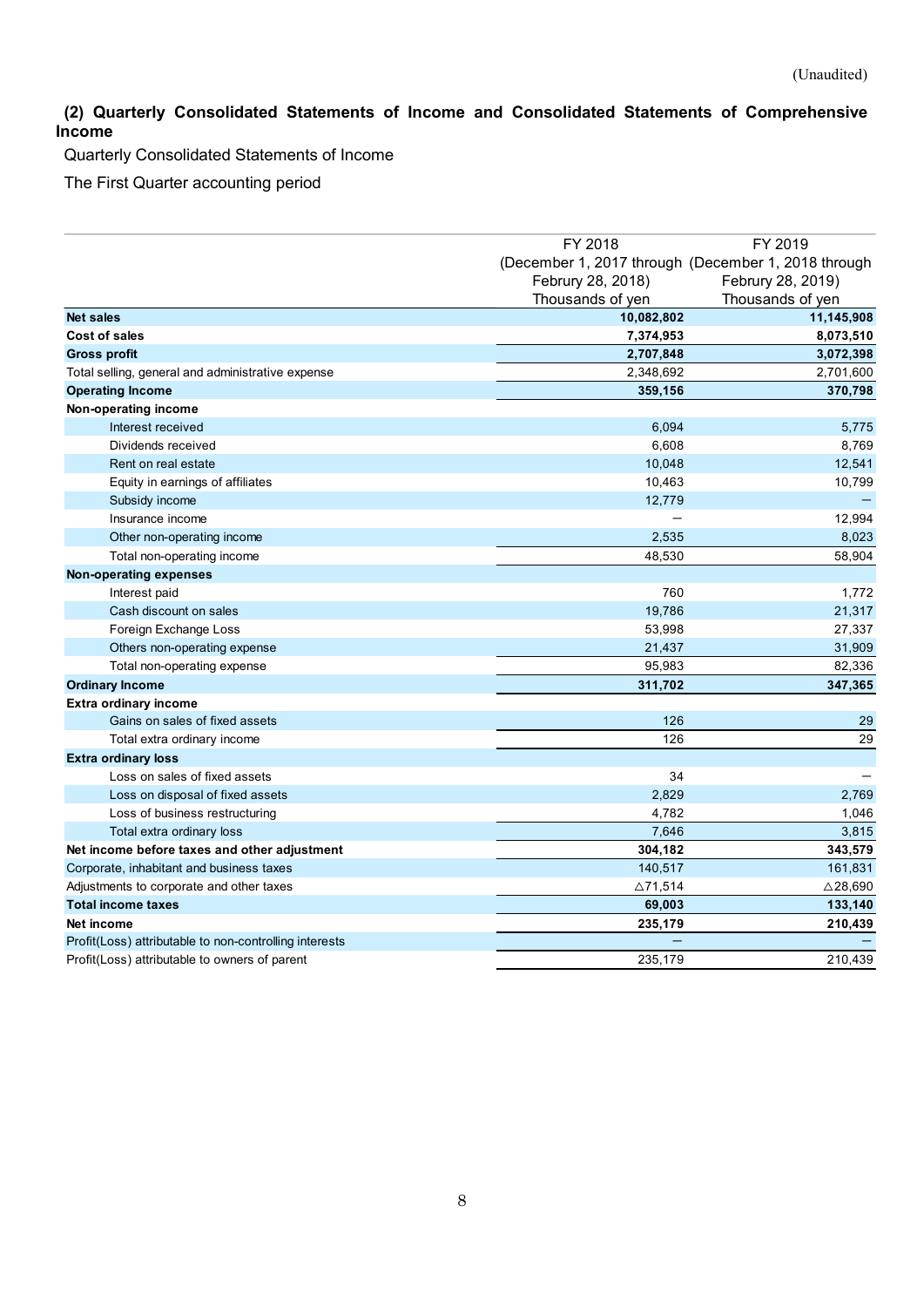# Quarterly Consolidated Statements of Comprehensive Income

## The First Quarter accounting period

|                                                                                        |                                                     | (Unaudited)         |
|----------------------------------------------------------------------------------------|-----------------------------------------------------|---------------------|
|                                                                                        |                                                     |                     |
|                                                                                        |                                                     |                     |
| Quarterly Consolidated Statements of Comprehensive Income                              |                                                     |                     |
| The First Quarter accounting period                                                    |                                                     |                     |
|                                                                                        | FY 2018                                             | FY 2019             |
|                                                                                        | (December 1, 2017 through (December 1, 2018 through |                     |
|                                                                                        | Februry 28, 2018)                                   | Februry 28, 2019)   |
|                                                                                        | Thousands of yen                                    | Thousands of yen    |
| Net Income                                                                             | 235,179                                             | 210,439             |
| Other comprehensive income                                                             |                                                     |                     |
| Unrealized gain(loss) on available-for-sale securities                                 | $\triangle$ 24,701                                  | $\triangle$ 201,542 |
| Deferred gains or losses on hedges                                                     | 335                                                 | $\triangle$ 193     |
| Foreign currency translation adjustment                                                | 86,612                                              | $\triangle$ 219,738 |
| Adjustments to retirement benefit                                                      | 1,506                                               | 6,323               |
| Share of other comprehensive income of associates accounted<br>for using equity method | $5\phantom{1}$                                      | $\mathbf{0}$        |
|                                                                                        | 63,758                                              | $\triangle$ 415,150 |
| Total other comprehensive income                                                       |                                                     | $\triangle$ 204,711 |
| Comprehensive income                                                                   | 298,937                                             |                     |
| (Breakdown)                                                                            |                                                     |                     |
| Comprehensive income attribute to the parent                                           | 298,937                                             | $\triangle$ 204,711 |